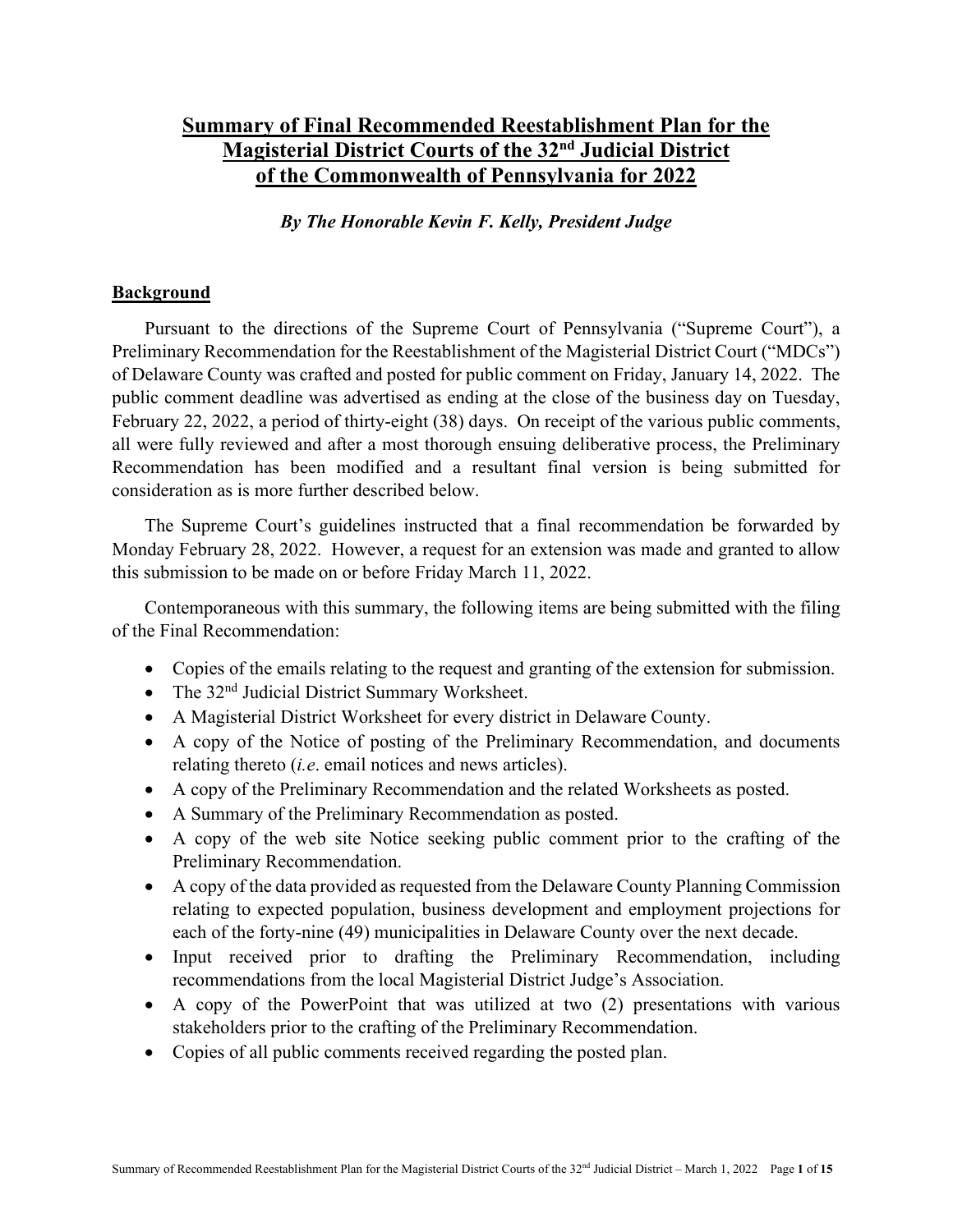

Magisterial District Courts are labeled by last two digits of District Number; *e.g.* 32-2-49 is 49.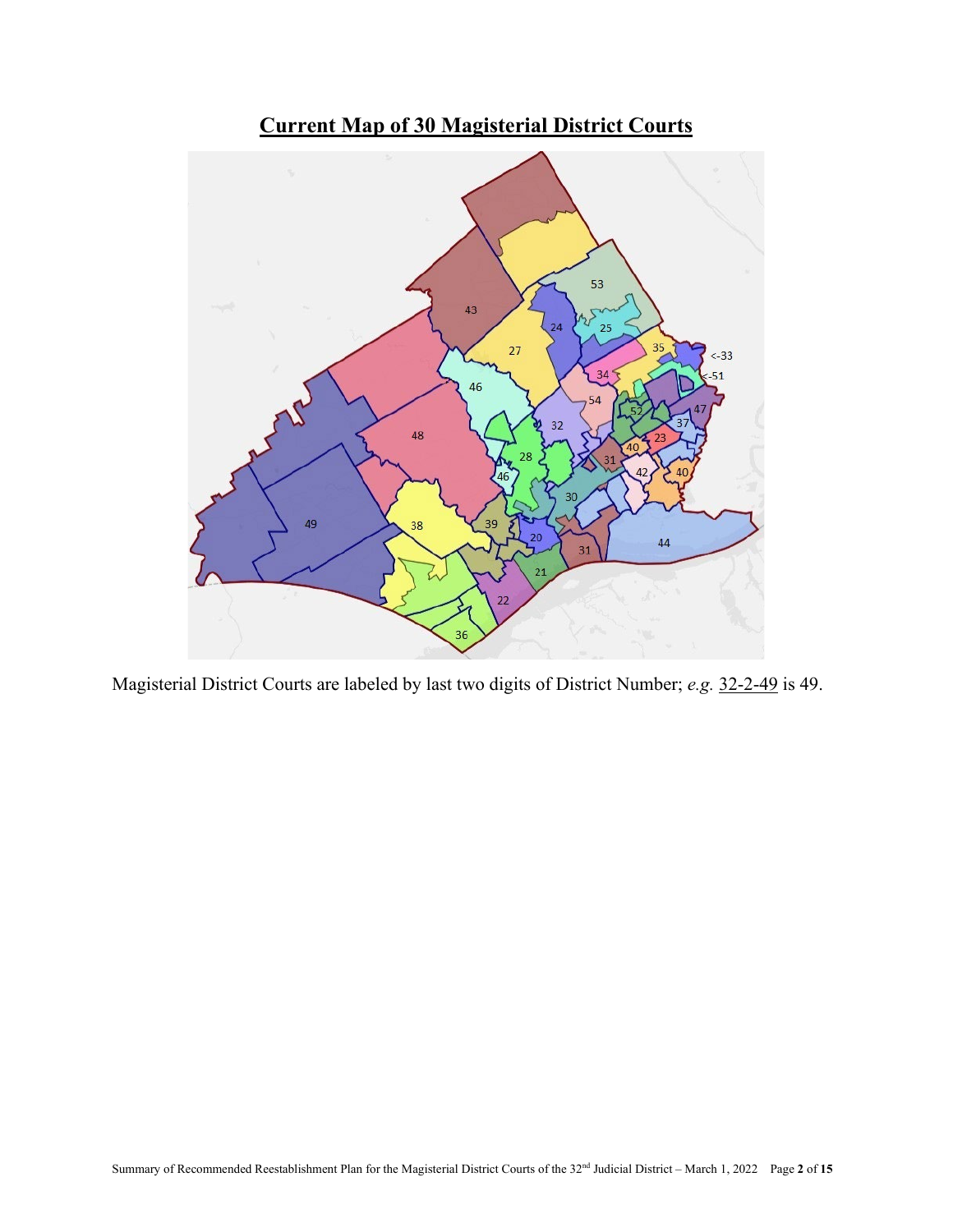

# **Map of 26 Recommeded Magisterial District Courts**

Magisterial District Courts are labeled by last two digits of District Number; *e.g.* 32-2-49 is 49.

For specific descriptions of each District, please refer to the Magisterial District Worksheets.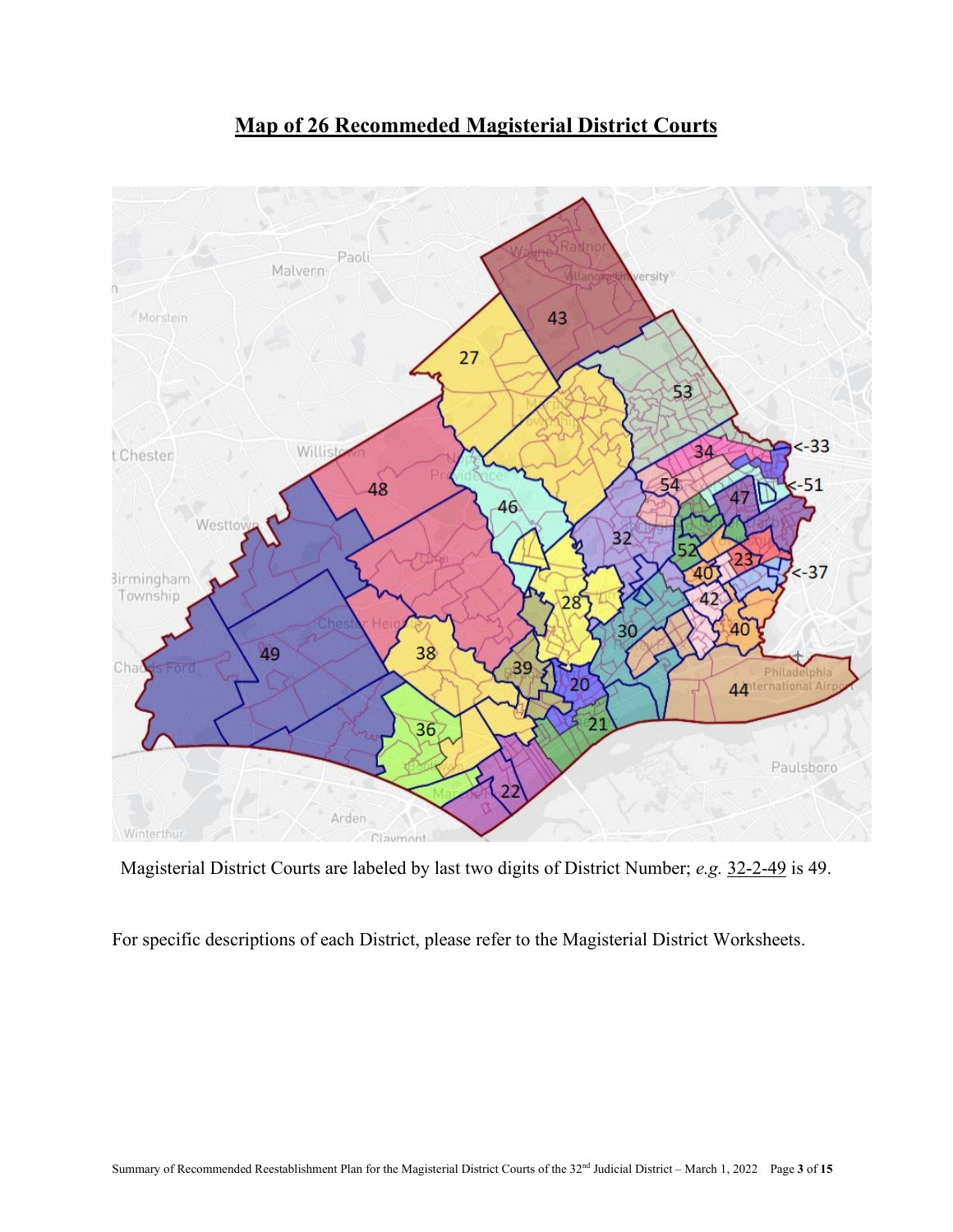## **Description of the Twenty-Six (26) Recommeded Magisterial District Courts**

Effective as of January 1, 2024, unless otherwise noted

**32-1-20** - City of Chester Wards 1 and 2; Ward 6 (Precinct 2); and Ward 7 (Precincts 1, 3 and 4). The Court will also handle all matters for the Chester-Upland School District.

**32-1-21**- City of Chester Wards 3; 4; 5; Ward 6, (Precinct 1); Ward 7, (Precinct 2); and Wards 8 and 9.

**32-1-22** - City of Chester Wards 10 and 11; Marcus Hook and Trainer.

**32-1-23** - Collingdale Borough Wards 1, 2, 3, and 7; and Darby Borough Wards 1; 2; and Ward 3 (Precinct 2).

**32-1-24** - Eliminated

**32-1-25** -Eliminated

**32-1-27** - Marple and Newtown

**32-1-28** - Media, Nether Providence and Swarthmore

**32-1-30** - Ridley Township Wards 2, 3, 5 and 7; and Rutledge until 12/31/2027. Eddystone, Ridley Township Wards 1, 2, 3, 5, 6, 7, 8 and 9; and Rutledge after 12/31/2027 when District Court 32-1-31 is eliminated. The court will also handle all matters for the Ridley School District and all Pennsylvania State Police matters related to I-95 north of I-476.

**32-1-31** - Eddystone and Ridley Township Wards 1, 4, 6, 8 and 9 until 12/31/2027, after which this court will be eliminated.

**32-1-32** - Morton Borough; Springfield Ward 1 (Precincts 1 and 2); Wards 2, 3; 4; 5; and 7 as of January 1, 2024. Also, add Ridley Township Ward 4 after December 31, 2027 when District Court 32-1-31 is eliminated. This court will also handle all matters for the Springfield School District.

**32-1-33**- Millbourne Borough and Upper Darby Ward 5 (Precincts 1 and 7); Ward 6 (Precincts 1, 2, 3, 4, 5, 9, 10 and 12); and Ward 7 (Precincts 3, 5, and 11).

**32-1-34** - Upper Darby Ward 3 (Precincts 2, 4 and 6 thru 10); Ward 4 (Precincts 1 thru 4, 8, 9 and 10); Ward 5 (Precinct 3); and Ward 7 (Precincts 2, 4, 8 and10). The Court currently handles all matters for the Upper Darby School District. It is recommended this assignment continue.

**32-1-35** - Eliminated

**32-1-36** - Lower Chichester, and Upper Chichester Wards 1, 3, 4 and 5. The Court will also handle all of the Chichester School District cases.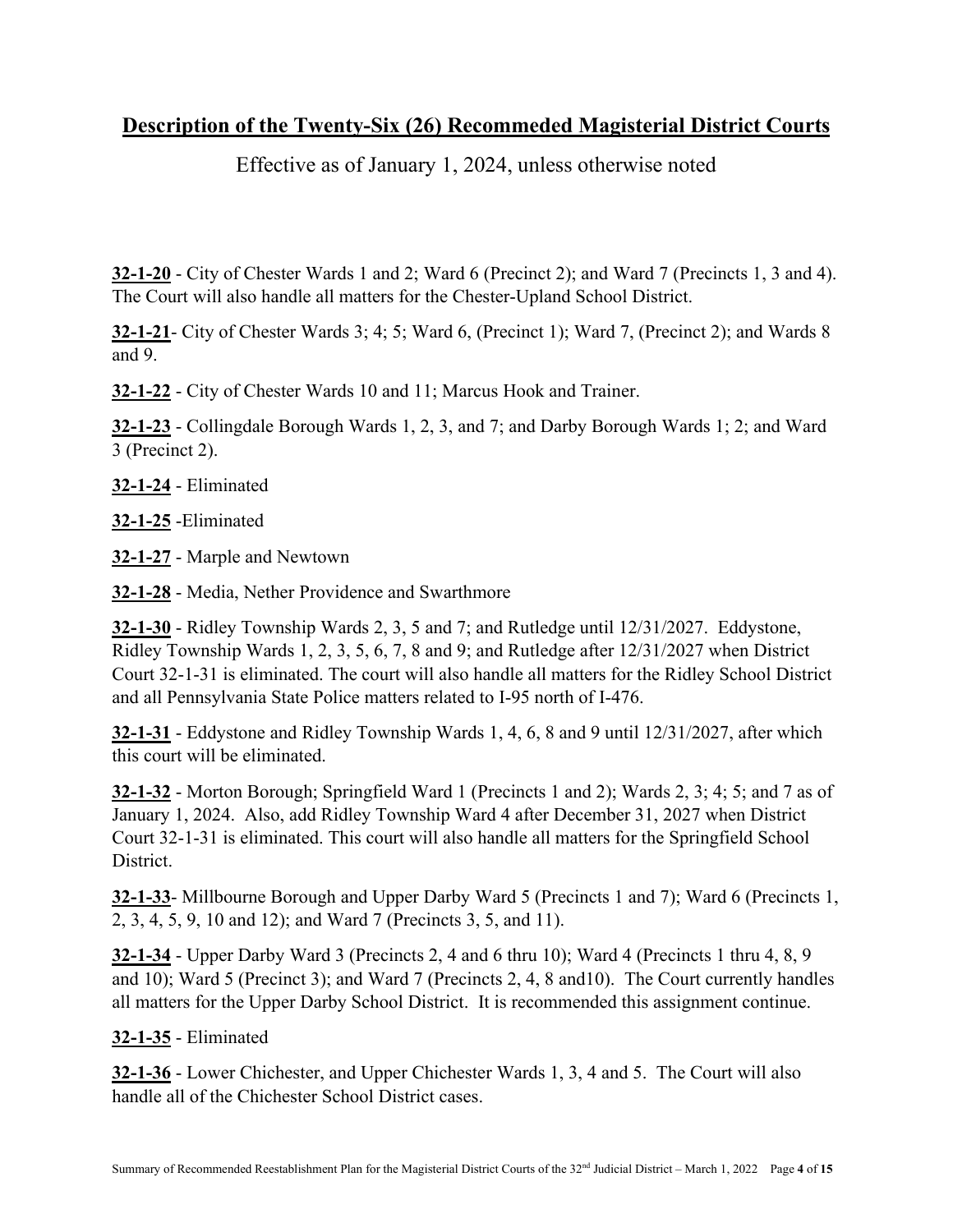**32-2-37** - Colwyn; Darby Borough Ward 3 (Precinct 1); and Sharon Hill. The Court will handle all of the School District matters for its own jurisdiction as well as all the school district matters for all of Collingdale (Southeast Delco SD) and all of Darby Borough (William Penn School District).

**32-2-38** - Aston Township, Chester Township and Upper Chichester Ward 2. The court will also handle all matters for the Penn Delco School District, as well as all PA State Police cases related to I-95 south of I-476.

**32-2-39** - Brookhaven, Parkside, Rose Valley and Upland.

**32-2-40** - Aldan, Darby Township and Folcroft

**32-2-42** - Collingdale Wards 4, 5 and 6; Glenolden and Norwood.

**32-2-43** - Radnor Township.

**32-2-44** - Prospect Park, Ridley Park and Tinicum. The court will as well handle all of the cases filed by the Interboro School District.

**32-2-46** – Upper Providence Township. The court will also handle the cases for a new countywide "Special Victims" criminal court, as well as all PA State Police cases related to I-476, and all the matters for the Rose-Tree-Media School District.

**32-2-47** - Lansdowne and Yeadon. The court will also handle all of the cases filed by the Wm. Penn School District from its own jurisdiction as well for Aldan Borough.

**32-2-48** - Chester Heights, Edgmont and Middletown. The court will as well handle all cases filed by the county wide Drug Task Force.

**32-2-49** - Bethel, Chadds Ford, Concord and Thornbury.

**32-2-51**- East Lansdowne and Upper Darby Ward 5 (Precincts 2, 4, 5, 6 and 8); Ward 6 (Precincts 6, 7, 8, and 11); and Ward 7 (Precincts 1, 6, 7, and 9).

**32-2-52** - Clifton Heights and Upper Darby Ward 1 (Precincts 4 and 7); Ward 2; and Ward 5 (Precinct 9).

**32-2-53** - Haverford Township and Upper Darby Ward 4 (Precincts 5, 6, 7 and 11); and Ward 5 (Precinct 10).

**32-2-54** - Springfield Ward 1 (Precinct 3); and Ward 6; Upper Darby Ward 1 (Precincts 1, 2, 3, 5, 6, 8 and 9); and Ward 3 (Precincts 1, 3, 5 and 11).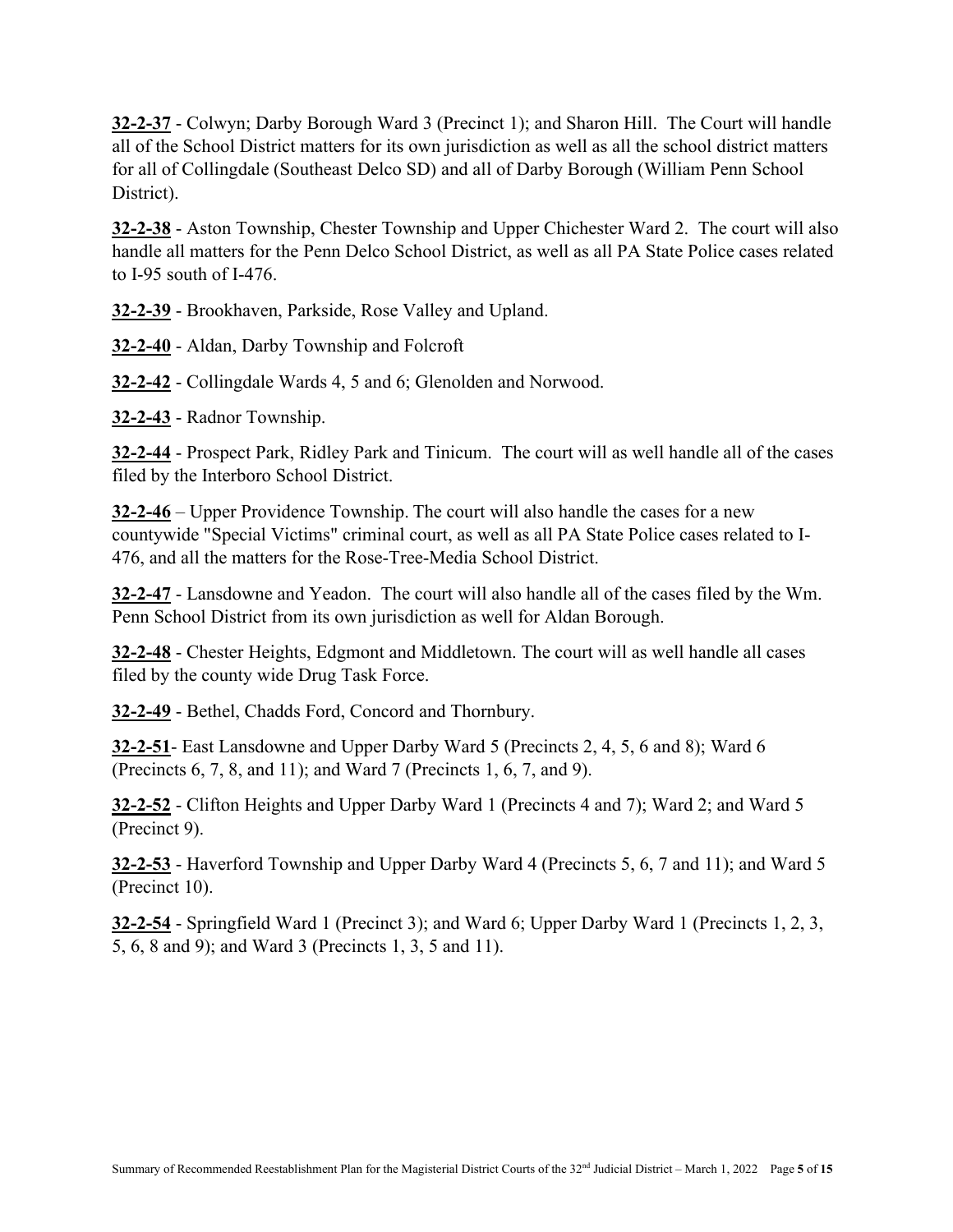# **Recommendation Statistical Comparison**

|                                                                                                                                               | <b>Current</b> | <b>Proposed</b> |  |  |  |
|-----------------------------------------------------------------------------------------------------------------------------------------------|----------------|-----------------|--|--|--|
| <b>Number of Districts</b>                                                                                                                    | 30             | 26              |  |  |  |
| <b>Maximum Number of Districts</b><br>within a 15% Workload Range                                                                             | 8 of 30        | 23 of 26        |  |  |  |
| <b>Number of Facilities</b><br>22                                                                                                             |                | 19              |  |  |  |
| <b>Split Municipalities</b>                                                                                                                   | 9              | 7               |  |  |  |
| <b>Non-Contiguous Districts</b>                                                                                                               | 6              | $3*$            |  |  |  |
| *All three Non-Contiguities are due to Municipal Non-Contiguities                                                                             |                |                 |  |  |  |
| <b>Current Average Workload for 30 Delaware County</b><br><b>Magisterial District Courts</b><br>Current Average Workload for the 113 Class 2A | 33,873         |                 |  |  |  |
| <b>County Magisterial District Courts</b>                                                                                                     | 38,685         |                 |  |  |  |
| Projected Average Workload for 26 Realigned<br><b>Delaware County Magisterial District Courts</b>                                             | 39,085         |                 |  |  |  |
|                                                                                                                                               |                |                 |  |  |  |
| Number of Magisterial Districts Reestablished as is                                                                                           | 3              |                 |  |  |  |
| Number of Magisterial Districts Realigned                                                                                                     | 23             |                 |  |  |  |
| <b>Number of Magisterial Districts Eliminated</b>                                                                                             | 4              |                 |  |  |  |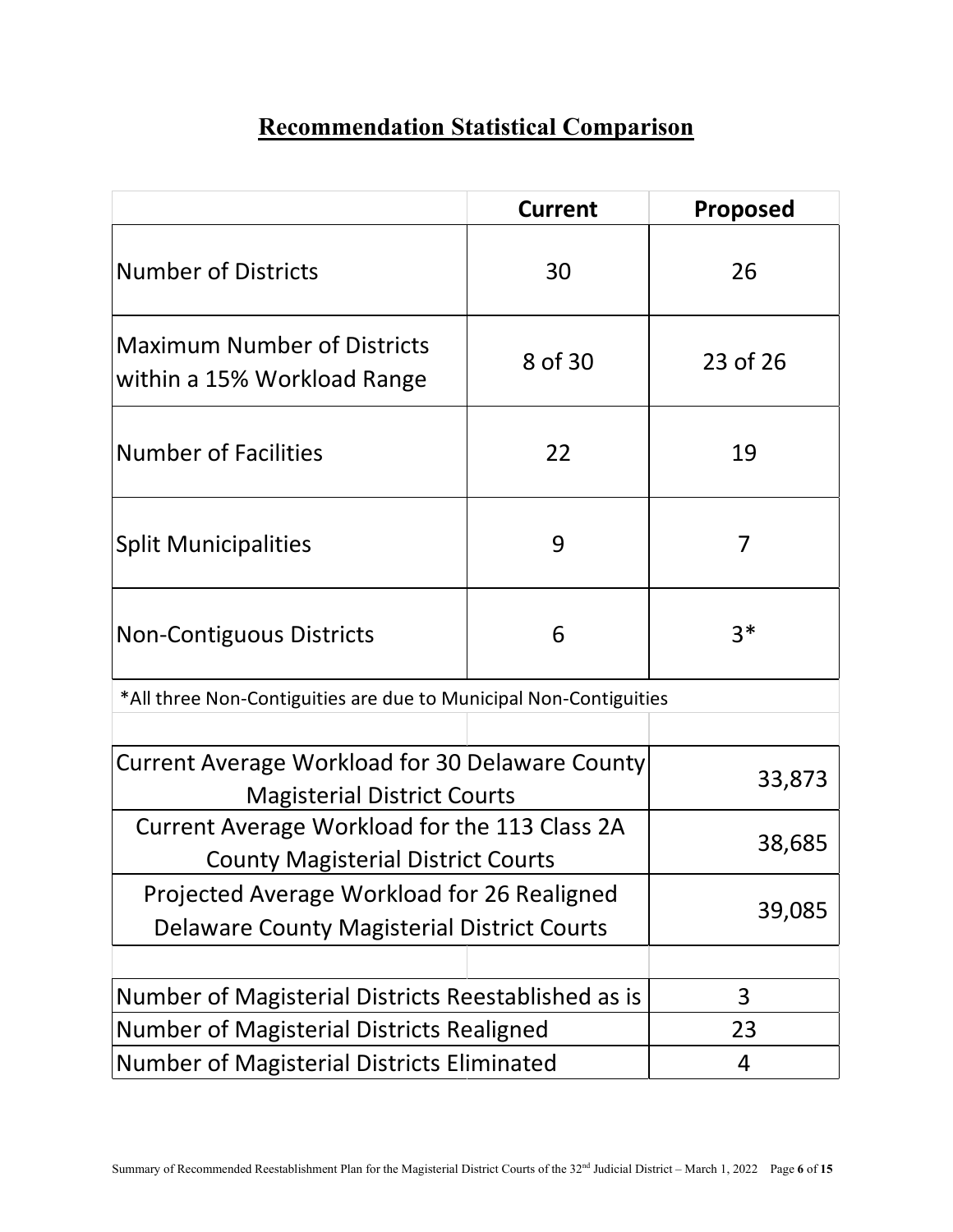#### **Development of Final Recommendation**

In anticipation of possibly recommending the elimination of one or more Magisterial District Court ("MDC"), each incumbent MDJ was asked to notify the President Judge, in writing, if they would not be seeking reelection at the end of their current term. Several MDJs indicated that they would not in the future be seeking reelection.

All Delaware County MDJs were invited to a presentation regarding Reestablishment, which was held on October 29, 2021. A majority of the local MDJs attended the meeting. After a PowerPoint presentation many MDJs participated in the subsequent discussion. The president of the local MDJ association was invited to submit an omnibus recommendation on behalf of all the MDJs, the same being timely received on November 22, 2021. Individual MDJs were also encouraged to submit their personal recommendations and comments in writing to the President Judge, which many did.

A similar meeting and presentation was held on November 17, 2021, for other stakeholders. Invitees included: all members of Delaware County Council, the county Solicitor, the District Attorney, the Public Defender and representatives from local law enforcement agencies. After the PowerPoint presentation a comprehensive discussion took place. These attendees were also encouraged to submit their individual recommendations and comments in writing to the President Judge, and some did so over the following weeks.

Notice of the Reestablishment process beginning and an invitation to submit public comment was as well posted on the county website in the fall of 2021.

Resulting from that of the above, a significant amount of input was offered regarding many aspects of the process and the related effect on various MDCs, municipalities, local agencies and/or school districts.

#### **Number of Courts**

Pursuant to the guidelines, comparisons were made relative to the average case filings and workload for the Delaware County as relating to all five (5) Class 2A Counties. Bucks, Chester, Lancaster and Montgomery are the other Class 2A Counties per the 2020 US Census data. The data provided by the AOPC clearly shows that Delaware County has the lowest average workload among the five (5) Class 2A Counties. The current average workload for the one-hundred-thirteen (113) MDCs in those 2A counties is 38,685. The present average workload for the thirty (30) MDCs in Delaware County is 33,873. The average workload for the eighty-three (83) MDCs in the other four (4) Class 2A Counties is 40,424, 19.3% higher than the Delaware County MDCs.

The AOPC also provide data which was published by PennLive in a prominent news story during the fall of 2021 relating to the Magisterial District Courts statewide. In those articles, it was noted that Delaware County had five (5) of the ten (10) MDCs in the Commonwealth with the lowest number of hearing days, and twelve (12) of the lowest (20).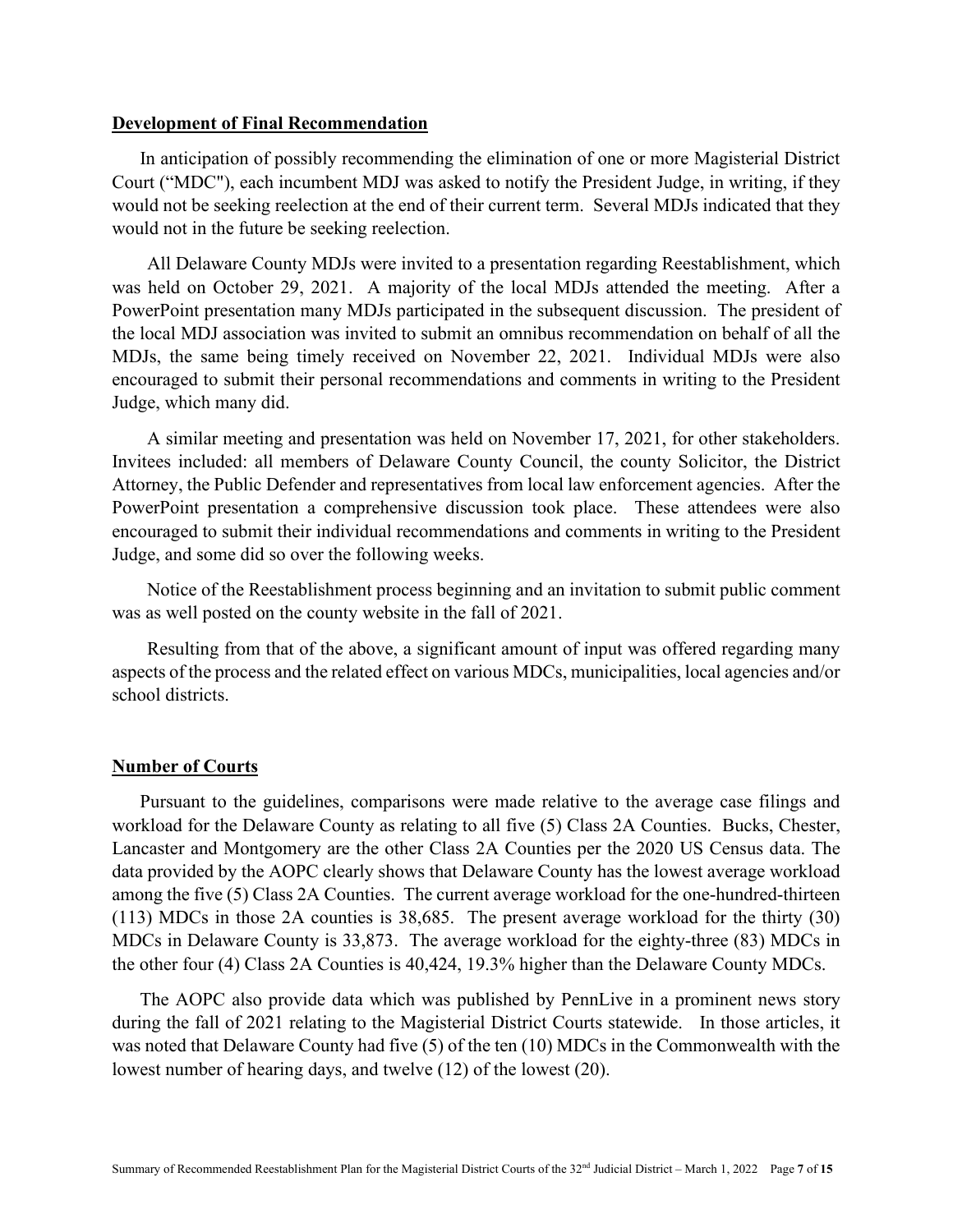While mathematical averaging and comparison was applied to considering the number of MDCs to properly handle the workload of Delaware County, the fluid process revealed that other considerations also impacted this determination. For example, a reduction to twenty-four (24) or twenty-five (25) MDCs was considered. However, these further reductions resulted in much greater splitting of municipalities and school districts in order to meet the goal of distributing the Workload equitably. Likewise, omnibus plans for twenty-seven (27) or twenty-eight (28) MDCs also resulted in less fairly distributed Workload volumes. After consideration of many options, it is recommended that twenty-six (26) is the appropriate number of MDCs to address the needs to the  $32<sup>nd</sup>$  Judicial District over the next ten (10) years.

The average workload volume for the thirty (30) present MDCs in Delaware County is 33,873 and as noted above, the average Workload volume for the one-hundred-and-thirteen (113) current MDCs in the five (5) Class 2A Counties is 38,685. The new adjusted average Workload volume for the twenty-six (26) proposed MDCs in Delaware County is projected to be 39,085. Thus, this Recommendation brings the average Workload for the MDCs in the 32nd Judicial District to a level slightly higher than the average Workload for all of the one-hundred-and-thirteen (113) current Class 2A County MDCs.

The November 22, 2021 recommendations form the local Magisterial District Judge's Association also suggested eliminating four (4) MDCs, and possible consideration to eliminating a fifth. However, as noted above, the elimination of four (4) MDCs is recommended as twentysix (26) is the suggested, appropriate number of MDCs for the next decade.

#### **Elimination of Certain MDCs**

It is fair to say that every MDC, with the exception of those having the highest Workload volumes, was considered for possible elimination at some point in the process of creating this Recommendation. Aside from the effect on the incumbent MDJ and local community, the elimination of each MDC was weighed against the obvious rippling effect such would cause as Workload volume shifted to other MDCs. In some instances, the possible elimination of a certain MDC would impact the Workload volume of many other local courts, some of which were several districts away on the far side of the county.

Consideration was given to eliminating the MDCs of MDJs who were approaching mandatory retirement age, as articulated by the Supreme Court's guidelines. Thought was also given to eliminating or combining MDCs with low Workload volumes. The three (3) MDCs with current vacancies were the first districts considered for elimination.

The Preliminary Recommendation proposed eliminating the same four (4) MDCs as the November 22, 2021, suggested plan from the local Magisterial District Judge's Association. Those MDCs were:

MDC 32-1-28 (Media, Swarthmore and parts of Nether Providence) has a current vacancy. This MDC, with below average Workload, is entirely surrounded by other MDCs with below average Workload.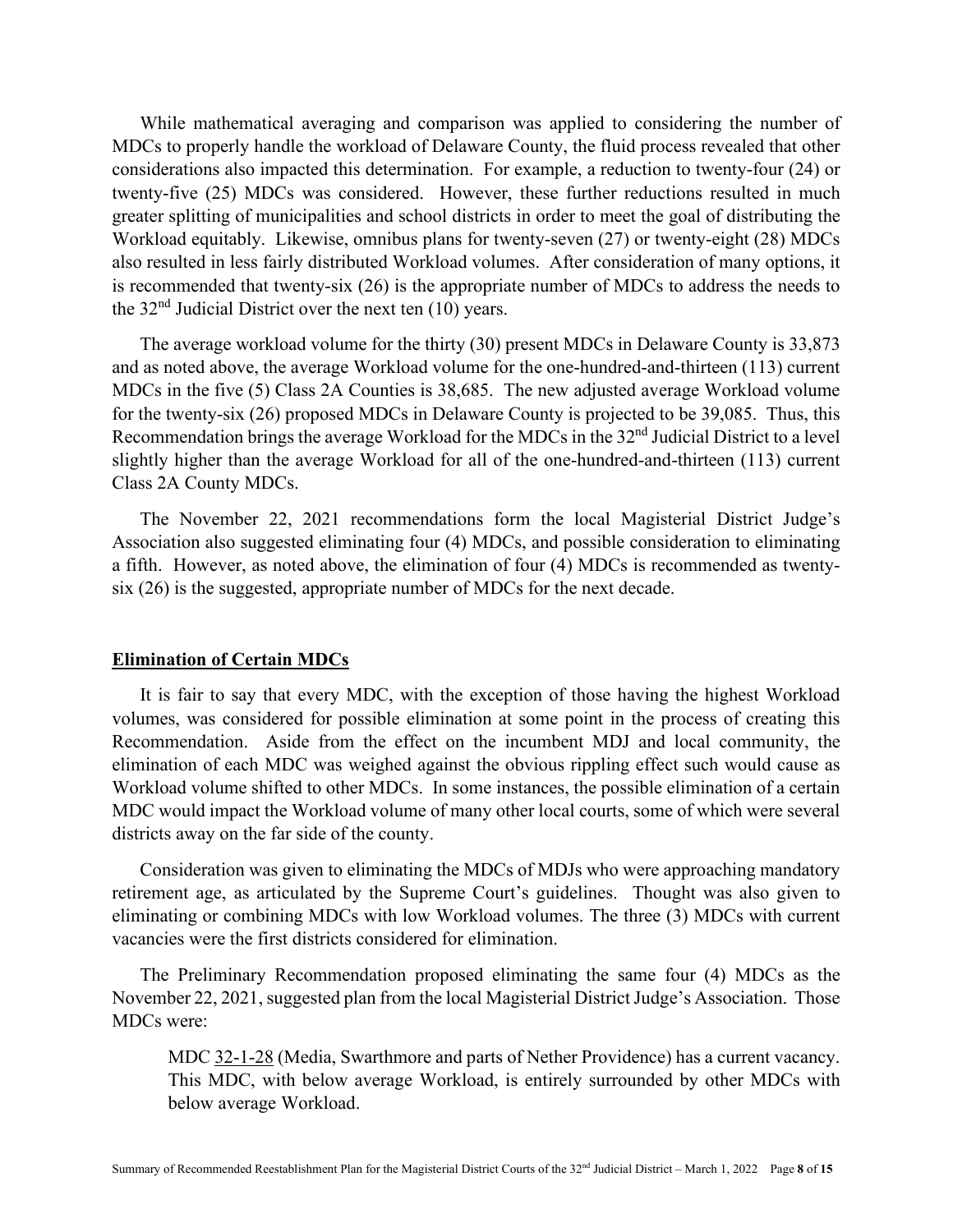MDC 32-1-35 (parts of Upper Darby) has a current vacancy. This MDC, with slightly below average Workload, borders two (2) MDCs with below average Workloads and two (2) MDCs with very high Workloads.

MDC 32-1-24 (parts of Marple and parts of Haverford) has a very low Workload volume and is surrounded by other MDCs with low Workload volume. The current term of the incumbent MDJ ends on December 31, 2023, when the incumbent MDJ will be within two (2) years of mandatory retirement age.

MDC 32-1-25 (parts of Haverford) has a very low Workload volume and is surrounded by other MDCs with low Workload volume. The current term of the incumbent MDJ ends on December 31, 2023, when the incumbent MDJ will be within two (2) years of mandatory retirement age.

Upon reflective consideration of the public comments received, this Final Recommendation differs from that above by not eliminating MDC 32-1-28. However, given that twenty-six (26) is still viewed as the appropriate number of MDCs, it is now recommended that MDC 32-1-31 be eliminated at the end of the term of the incumbent MDJ on December 31, 2027. The incumbent MDJ in MDC 32-1-31 will be seventy-two (72) years of age at that time. Thus, the MDCs proposed for elimination include one (1) with a current vacancy and three (3) others each with an incumbent who would not be able to fulfill another full term due to the constitutionally mandated retirement age.

The consideration leading to changing the recommendation to keep MDC 32-1-28 included significant input from the communities served by that court. Also, it is noteworthy that the court is in Media, the county seat, easily accessible to most of the local attorneys. The facility is located two (2) blocks from the Delaware County Courthouse, and is designated for essential emergency use under the Continuity of Operation Plan (COOP). The facility was used by the Court of Common Pleas several times during the recent pandemic when the Delaware County Courthouse was shut down due to COVID-19 exposures. MDC 32-1-28 is also utilized for Emergency Protection From Abuse hearings when a conflicts arise with the Court of Common Pleas.

Significant public comment was also received opposing the elimination of MDC 32-1-35 in Upper Darby. Such oppositional commentary noted MDJs from "other municipalities" presiding over Upper Darby matters. Paradoxically, MDJs from Upper Darby have for decades been presiding over matters from other municipalities (Aldan, Clifton Heights and Milbourne). Currently, twenty-nine (29) of the forty-nine (49) municipalities in Delaware County are served by an MDJ who resides in another municipality. This is an obvious necessity, unless the patently frivolous and result of at least forty-nine (49) MDCs were created for the county.

Convenience and accessibility were considered when crafting the plan to have two (2) other MDCs serve parts of Upper Darby. The parts of Upper Darby which will be covered by MDC 32- 2-54 are in many cases closer than the current location in Upper Darby. By way of example, the large Drexelbrook apartment complex is a short drive and much shorter trolley ride to the Springfield court than it is to the Upper Darby Court facility. The parts of Upper Darby which will be served by MDC 32-2-53 in Havertown are in most cases also closer than the current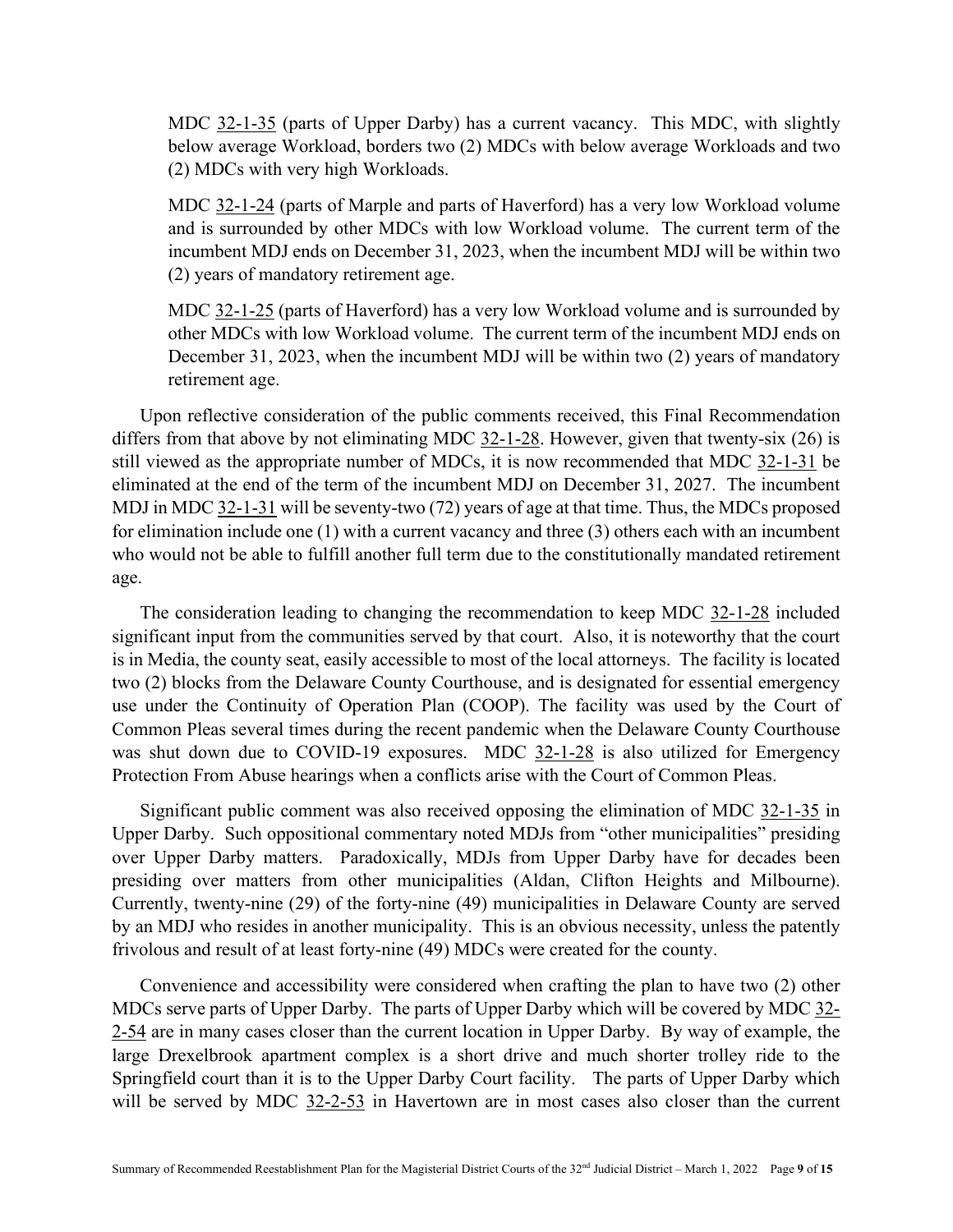location in Upper Darby. MDC 32-2-53 in Havertown is arguably the most accessible court in the county from the point of public transportation, the SEPTA Route 104 bus stops directly in front of the entrance.

While public accessibility to MDC 32-2-53 in Havertown and MDC 32-2-54 in Springfield should not be problematic, it could be for the Upper Darby Police to have to cover hearings at additional locations. In response to the concerns of the UDPD, the Final Recommendation contemplates that MDC 32-2-53 in Havertown and MDC 32-2-54 will hear all of their Upper Darby traffic, non-traffic and criminal matters in the existing Upper Darby court facilities. Also, consistent with the Preliminary Plan, all matters filed by the Upper Darby School District will continue to be heard by MDC 32-1-34, as they have been for decades.

The concept of assigning five  $(5)$  Upper Darby precincts to MDC  $32-2-53$  in Havertown is wholly consistent with the November 22, 2021 recommendations from the local Magisterial District Judge's Association. The Association's proposal also included assigning Milbourne to MDC 32-2-53, however, this Final Recommendation leaves Milbourne with MDC 32-1-33 in Upper Darby.

Consideration was given to having all matters from Upper Darby Township limited to MDCs based solely in that municipality. However, this was not reasonably feasible as the same causes a significant imbalance of workload equity among the MDCs in the eastern part of the county.

#### **Splitting Municipalities**

Currently, several of the forty-nine (49) municipalities in Delaware County are split by more than one (1) of the present thirty (30) MDCs. For this Recommendation, splitting municipalities was required to balance the Workloads in a fair manner among the suggested twenty-six (26) MDCs. The preference was to minimize the number of such splits. Upper Darby Township, with over 86,000 residents and a significant case volume undoubtedly requires more than one (1) MDC. Similarly, the City of Chester with a high volume of cases also requires splitting.

Additional current splits remain in the following Municipalities: Ridley, Springfield, and Upper Chichester. Both MDCs covering Springfield are co-located in the same building, thus minimizing the impact of that split.

New splits were required in Darby Borough and Collingdale to balance the significant caseload in those adjoining and contiguous communities. Like Springfield, MDCs covering Darby Borough are proposed to be co-located in the same building, thus minimizing the impact of that split also.

Current splits will be eliminated in the following Municipalities: Marple, Nether Providence, Radnor and Haverford (currently split three (3) ways). The total number of Municipalities being split under this Recommendation is less than the current total.

Public comments in opposition to splitting Collingdale were received and considered. The reason for suggesting splitting the borough among two (2) MDCs was to balance the workload in the region. The excessively high workload in adjoining MDC 32-2-37 must be shifted to another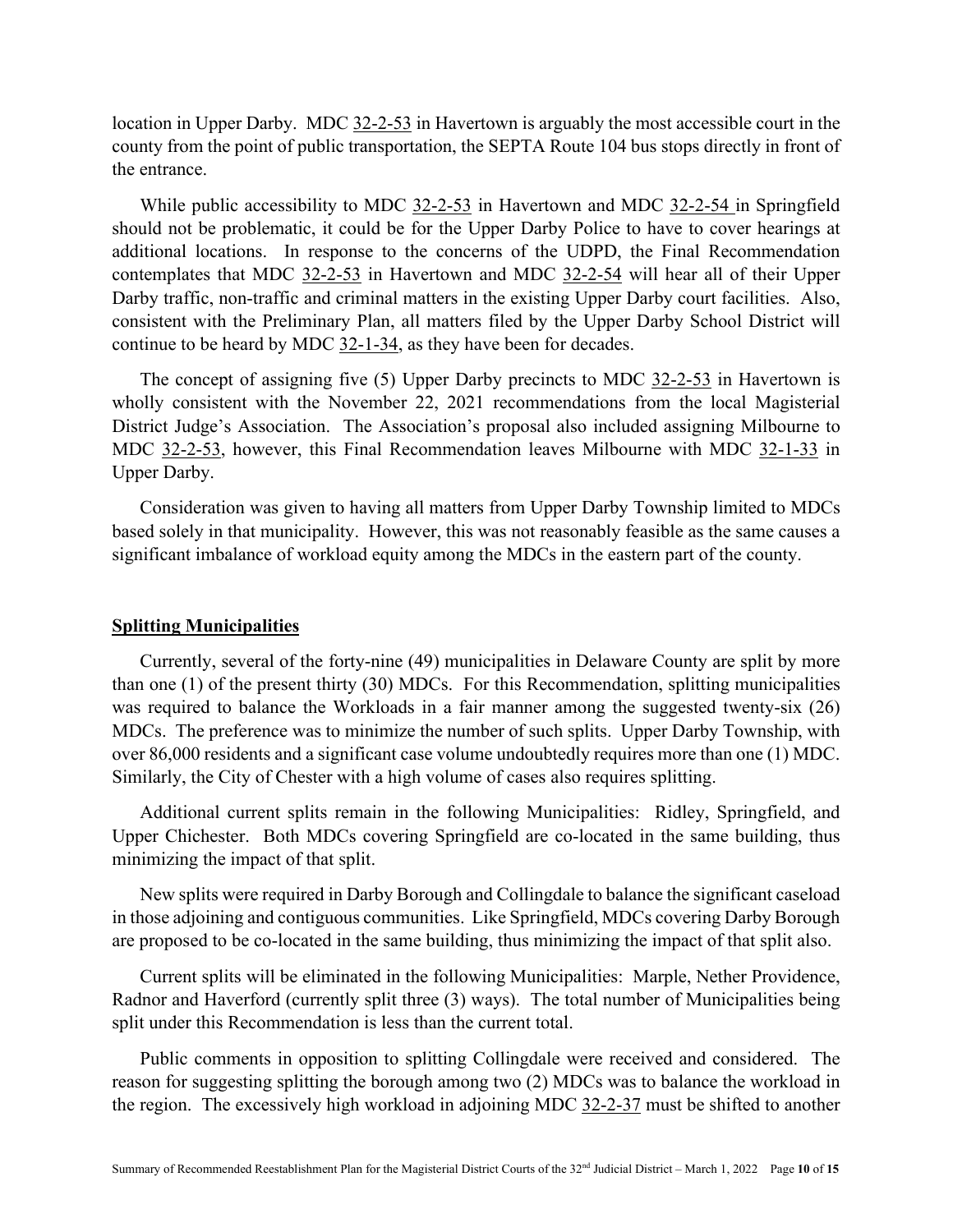court. MDC 32-1-23, which presently serves only Collingdale in its entirety has a relatively low workload. Assigning most of Darby Borough to MDC 32-1-23 will increase its Workload from below average currently to slightly above the new adjusted County average. It will also alleviate the excessive burden in MDC 32-2-37, which covers Colwyn, Darby Borough and Sharon Hill currently, and has a Workload which is twice the County average presently. In order to balance the Workloads of both MDCs, 32-1-23 will need to lose some of its Workload from Collingdale. MDC 32-2-42, which currently has a below average Workload, borders Collingdale to the south, and thus can benefit from the added contiguous Workload. The proposed reassignment of these Workloads will bring all three (3) MDCs (32-1-23, 32-2-37 and 32-2-42) close to the adjusted twenty-six (26) Court County average.

The Collingdale Police concerns of having to cover hearings at two (2) locations have been considered. The Final Recommendation includes proposing that the two (2) MDCs serving Collingdale will have coordinated schedules for Traffic, Non-Traffic and Criminal matters eliminating the need for the Collingdale Police to attend hearings in two (2) different buildings at the same time. It is noteworthy that MDC 32-2-42 in Glenolden is only 1.3 mile away from the Collingdale Police station, and MDC 32-1-23 will only be 1.1 mile away when relocated to Darby Borough.

#### **Other Public Comments**

Many other public comments were received regarding the posted Preliminary Plan. All of the received comments were given due consideration. While many objections and a significant lesser number of suggestions were proffered relating to specific municipalities, MDCs and regions of the county, none addressed the affect such proposed changes would have on the plan as a whole.

While it is understandable that commentors limited suggestions to their parochial concerns, a thorough contemplation of each reveals that the rippling affect would cause other notable concerns and/or problems in other MDCs. Changes in one aspect of the plan cannot be considered in a vacuum. By way of example, consider the decision to retain MDC 32-1-28 and alternatively eliminated MDC 32-1-31. This change impacted more than those two (2) MDCs; it affected eight (8) other MDCs (32-1-30, 32-1-32, 32-2-39, 32-2-44, 32-2-46, 32-2-48, 32-2-49 and 32-2-54) and three (3) school districts. Similarly, retaining MDC 32-1-35 instead of eliminating it as proposed would necessitate eliminating some other yet to be determined MDC and require further realignment of many other districts throughout the county.

#### **Equitable Distribution of Workload**

The current Workload among the thirty (30) MDCs is grossly inequitable. The highest volume MDCs currently have Workload volumes which are three (3), four (4) and even five (5) times that of the lowest volume MDCs. When considering the 15% range goal articulated in the Supreme Court's guidelines, currently only eight (8) MDCs fall in such a range near the average Workload for the County. The table below shows this current extreme Workload disparity, with the highest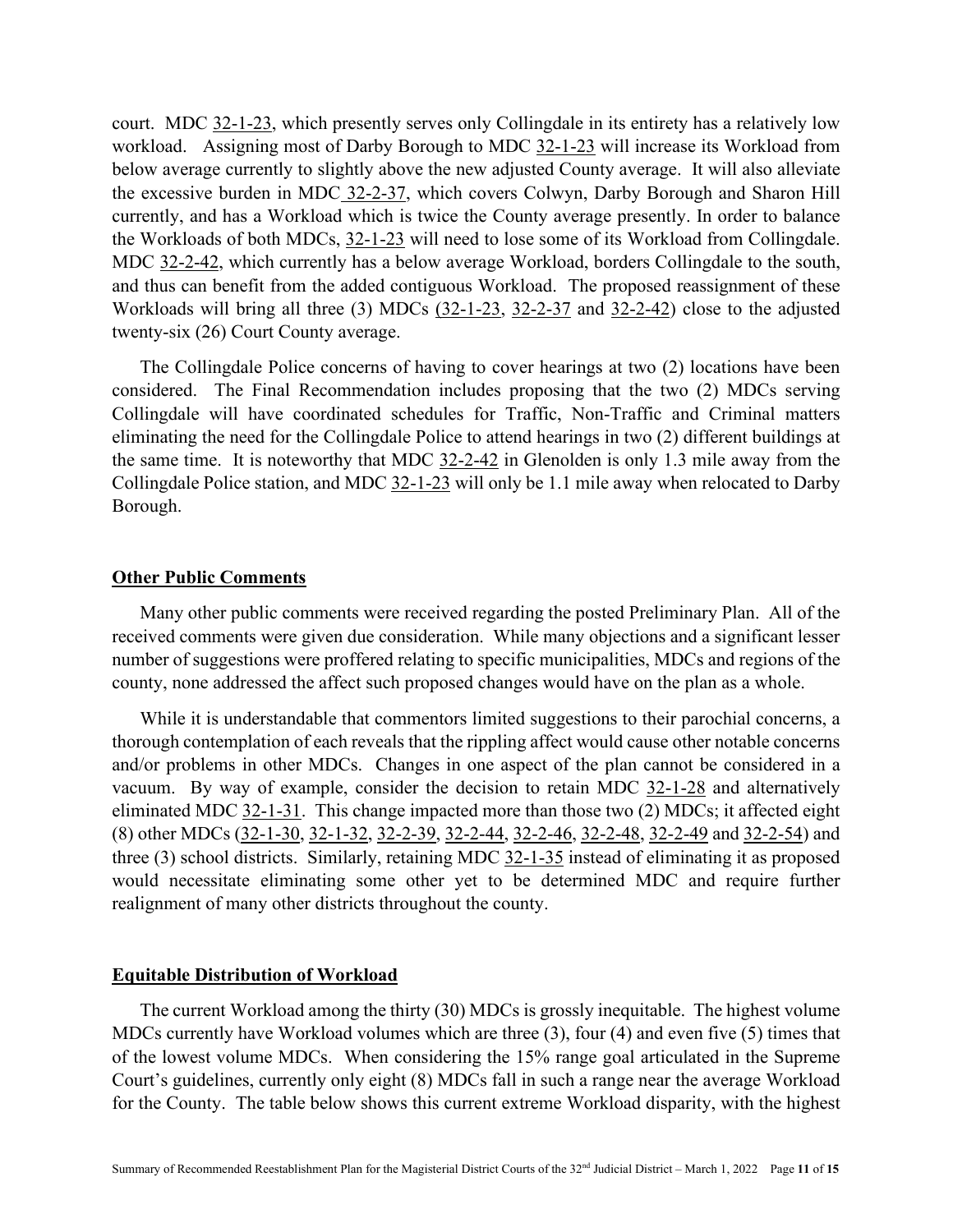MDC having 520.4% of the Workload of the lowest MDC (67,051 divided 12,884 = 520.4%).

| Average Annual Workload per MDC/County = Total Workload/# of years (6, 3 for MD)/# of commissioned |       |                        |                                   |                                  |                |              |                            |                        |                                 |
|----------------------------------------------------------------------------------------------------|-------|------------------------|-----------------------------------|----------------------------------|----------------|--------------|----------------------------|------------------------|---------------------------------|
| <b>County/MDC Criminal</b>                                                                         |       | Non-<br><b>Traffic</b> | <b>Private</b><br><b>Criminal</b> | <b>Private</b><br><b>Summary</b> | <b>Traffic</b> | <b>Civil</b> | Landlord/<br><b>Tenant</b> | Misc.<br><b>Docket</b> | <b>Total</b><br><b>Workload</b> |
| 32-2-37                                                                                            | 26286 | 22280                  | 6                                 | 535                              | 6557           | 2794         | 6130                       | 2464                   | 67051                           |
| $32 - 1 - 33$                                                                                      | 21164 | 14280                  | 9                                 | 177                              | 10684          | 2248         | 6185                       | 2064                   | 56812                           |
| 32-2-47                                                                                            | 11928 | 9763                   | 5                                 | 1377                             | 11598          | 3422         | 13768                      | 1868                   | 53728                           |
| $32 - 1 - 36$                                                                                      | 20019 | 10674                  | 20                                | 2066                             | 8428           | 2788         | 6053                       | 3182                   | 53229                           |
| 32-2-44                                                                                            | 18783 | 8865                   | 4                                 | 41                               | 8986           | 2606         | 2438                       | 2780                   | 44501                           |
| 32-2-39                                                                                            | 17877 | 8397                   | 14                                | 1156                             | 9575           | 2489         | 3905                       | 782                    | 44195                           |
| 32-2-52                                                                                            | 9125  | 7720                   | 7                                 | 143                              | 12972          | 3134         | 5659                       | 2247                   | 41008                           |
| $32 - 1 - 21$                                                                                      | 20582 | 5599                   | 65                                | 1824                             | 2047           | 959          | 2920                       | 2649                   | 36645                           |
| $32 - 1 - 22$                                                                                      | 17112 | 3879                   | 61                                | 1751                             | 2091           | 1786         | 8010                       | 1955                   | 36643                           |
| 32-2-51                                                                                            | 12699 | 3063                   | $\overline{\mathbf{4}}$           | 261                              | 3540           | 2609         | 8111                       | 3800                   | 34087                           |
| $32 - 2 - 43$                                                                                      | 10857 | 4697                   | $\mathbf 0$                       | 201                              | 13697          | 2486         | 722                        | 879                    | 33538                           |
| 32-2-46                                                                                            | 14713 | 2541                   | 9                                 | 93                               | 12176          | 887          | 533                        | 1672                   | 32625                           |
| $32 - 1 - 35$                                                                                      | 10062 | 3295                   | $\mathbf 0$                       | 133                              | 9423           | 2692         | 3659                       | 2529                   | 31792                           |
| 32-2-49                                                                                            | 16653 | 2643                   | 11                                | 302                              | 6101           | 2506         | 722                        | 2824                   | 31762                           |
| 32-1-31                                                                                            | 14285 | 6544                   | $\mathbf 0$                       | 68                               | 4289           | 1686         | 3103                       | 1477                   | 31452                           |
| $32 - 2 - 40$                                                                                      | 8966  | 7126                   | 7                                 | 104                              | 7809           | 3113         | 2942                       | 1205                   | 31272                           |
| 32-1-30                                                                                            | 9902  | 8302                   | $\mathbf 0$                       | 64                               | 5974           | 2348         | 3403                       | 706                    | 30700                           |
| $32 - 1 - 28$                                                                                      | 10783 | 4028                   | 13                                | 86                               | 7181           | 3138         | 845                        | 2617                   | 28689                           |
| 32-1-20                                                                                            | 11812 | 2816                   | 52                                | 1192                             | 1818           | 1433         | 8215                       | 1293                   | 28629                           |
| 32-2-42                                                                                            | 7859  | 7815                   | $\overline{2}$                    | 23                               | 6624           | 1707         | 3350                       | 478                    | 27858                           |
| 32-1-34                                                                                            | 4327  | 11164                  | $\overline{c}$                    | 77                               | 6907           | 1487         | 2160                       | 1499                   | 27622                           |
| $32 - 1 - 23$                                                                                      | 8005  | 6124                   | 5                                 | 70                               | 7048           | 1433         | 2399                       | 967                    | 26049                           |
| $32 - 1 - 27$                                                                                      | 9064  | 5406                   | $\mathbf 0$                       | 9                                | 8554           | 1517         | 350                        | 631                    | 25531                           |
| 32-2-48                                                                                            | 13733 | 3544                   | 4                                 | 115                              | 4045           | 1611         | 599                        | 1455                   | 25106                           |
| 32-2-38                                                                                            | 10392 | 4547                   | 9                                 | 904                              | 3091           | 2799         | 1303                       | 1542                   | 24587                           |
| 32-1-32                                                                                            | 11096 | 4128                   | 4                                 | 344                              | 3350           | 0            | 0                          | 1358                   | 20278                           |
| 32-1-24                                                                                            | 8391  | 1666                   | 0                                 | 9                                | 2740           | 1647         | 632                        | 1064                   | 16149                           |
| $32 - 1 - 25$                                                                                      | 5410  | 2275                   | $\mathbf 0$                       | 224                              | 4690           | 1404         | 531                        | 804                    | 15338                           |
| 32-2-54                                                                                            | 3398  | 3573                   | 199                               | 33                               | 1456           | 3343         | 1820                       | 684                    | 14504                           |
| 32-2-53                                                                                            | 4566  | 2368                   | 9                                 | 45                               | 2860           | 1566         | 862                        | 609                    | 12884                           |

**Current 32nd Judicial District (Delaware County) Magisterial Courts by Workload**

Under this Final Recommendation, the projected Workload volume for twenty-three (23) of the twenty-six (26) realigned MDCs fall within a 15% deviation from lowest to highest, and therefore also are within 15% from highest to lowest. Two (2) MDCs which do not currently fit within this range, MDC 32-2-48 and MDC 32-2-49, encompass areas which are expected to develop at a much higher rate in both population and job growth than the rest of County according to the Delaware County Planning Commission. Thus, consistent with the guidelines, the consideration of this expected growth suggests that the Workload volume of both MDC 32-2-48 and MDC 32-2-49 will move into the 15% range before the next reestablishment in ten (10) years.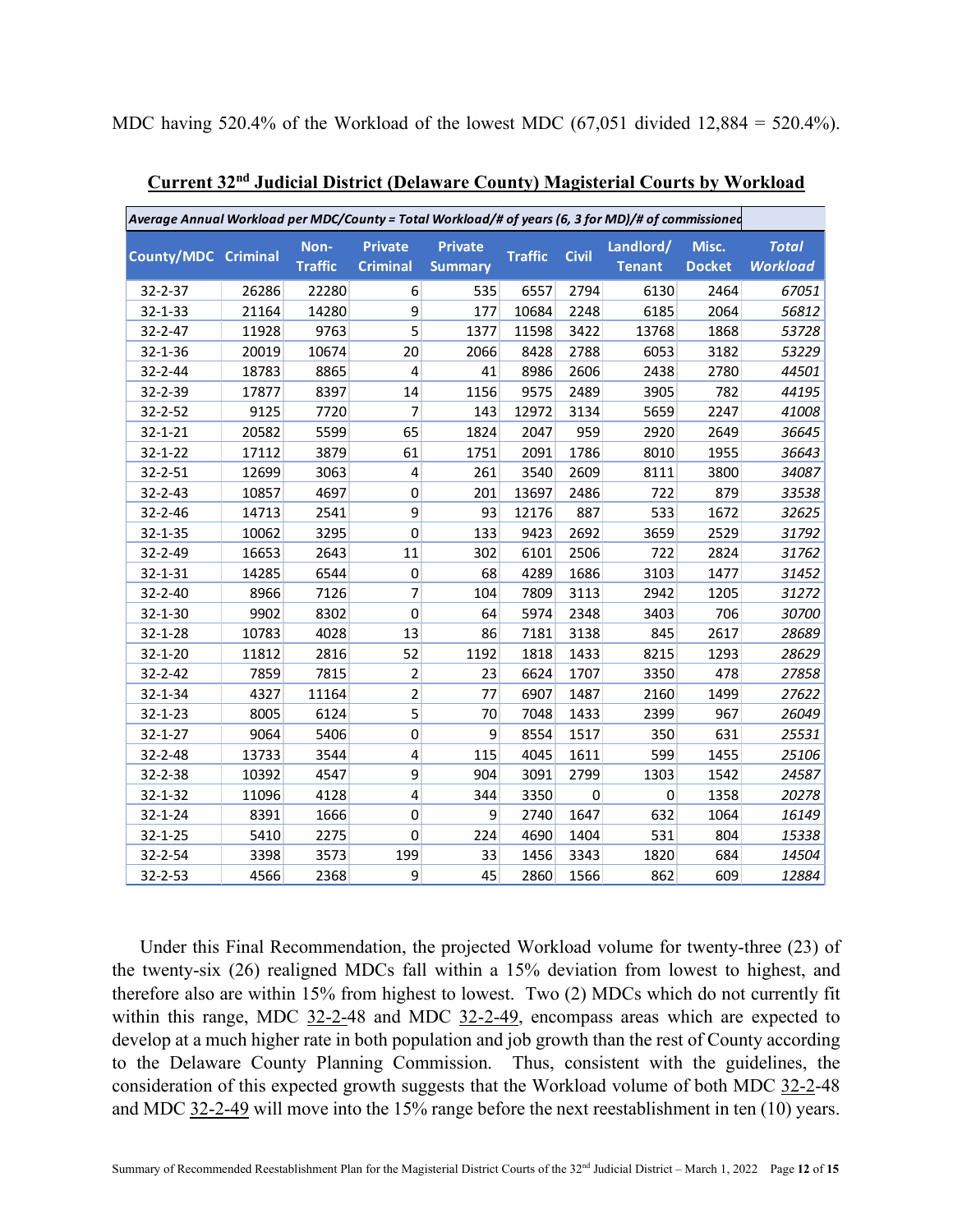MDC 32-2-47 is expected to have a Workload which is 18.4% higher than the lowest MDC not expecting significant growth, and 16.6% higher than the second lowest MDC not expecting significant growth. MDC 32-2-47 will still experience a 21.8% reduction in its excessive Workload under the proposal. The district covers Lansdowne and Yeadon in their entireties. It is recommended that this exception to the 15% range goal is preferable to splitting another municipality, particularly in this case as MDC 32-2-47 is surrounded by other MDCs with high expected Workload volumes.

#### **Residence of Incumbent MDJs**

The residence of the incumbent MDJ is within the district for twenty-five (25) of the twentysix (26) proposed MDCs in the Recommendation. The one (1) exception is MDC 32-2-43, where the term of the current MDJ ends on December 31, 2023, when the incumbent MDJ will be within two (2) years of mandatory retirement age. Significantly, the incumbent MDJ in 32-2-43 informed the President Judge in writing that he would not be seeking reelection to a new term. Thus, this only and slight deviation from the guidelines should have no negative impact. To the contrary, it furthers a goal of the guidelines by forestalling the need to split another municipality, Newtown Township.

#### **Contiguity**

The guidelines require that all parts of each MDC be contiguous. That is, the MDC should be one (1) continuous stretch of geography with no gaps separating it into more than one (1) piece. Currently, six (6) of the thirty (30) MDCs in Delaware County have non-contiguous parts.

This recommended reestablishment plan reduces the number of non-contiguous districts to only three (3) MDCs. Notably, each proposed non-contiguities is related to a municipal noncontiguity.

The proposed realigned MDC 32-1-32 would have the same non-contiguity it presently has relating to Springfield Township, which is comprised of two (2) non-contiguous pieces. Likewise, the proposed realigned MDC 32-2-40 would have the same non-contiguity it currently has relating to Darby Township, which is also comprised of two (2) non-contiguous pieces. The proposed realigned MDC 32-2-52 includes Upper Darby Township, which as well has two (2) noncontiguous parts. In each of these circumstances, it is preferable to recommend that these municipal non-contiguities be incorporated into the recommended plan, as opposed to further splitting neighboring municipalities and school districts to strictly comply with the guideline.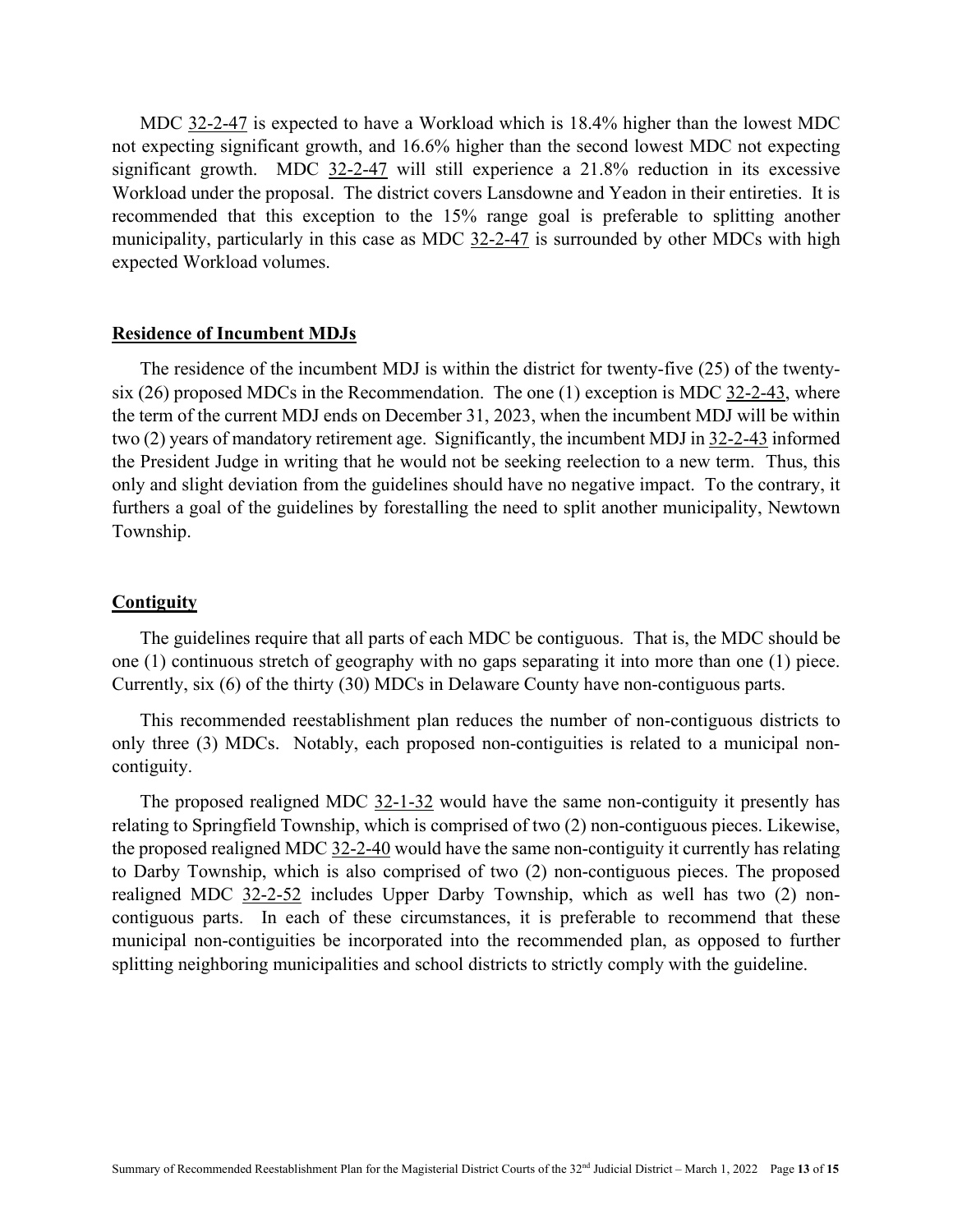#### **Court Facilities**

Presently, several MDCs share facilities, and have for many years done so. This Recommendation anticipates that the following shared facilities continue to operate in the same manner:

- City of Chester MDCs  $32-1-20$ ,  $32-1-21$  and  $32-1-22$
- Newtown Square MDCs 32-1-27 and 32-2-43
- Springfield MDCs 32-1-32 and 32-2-54
- Upper Darby MDCs  $32-1-33$ ,  $32-1-34$  and  $32-2-51$

Currently, MDC 32-1-25 shares a facility with MDC 32-2-53. However, with the elimination of MDC 32-1-25, MDC 32-2-53 will remain at the location, which will be within its boundaries.

The precinct where the facility of MDC 32-2-37 is located is proposed to be reassigned to MDC 32-1-23. A separate petition will be filed asking that both District Courts share the facility at the current location in Darby Borough. This combination also will have the added advantage of combining staff resources, and relocating MDC 32-1-23 to a newer, larger, better all around facility, while keeping MDC 32-2-37 at its current location. Both MDCs serve Darby Borough under this Recommendation.

This proposed Recommendation would call for the closure of the facility where MDC 32-1-23 is presently located, as well as for the closing of the facility where MDC 32-1-24 is presently situated. Upon the elimination of MDC 32-1-31, its facility will be closed, unless MDC 32-1-30 is relocated there, which would necessitate the closing of MDC  $32$ -1-30's current location.

#### **Specialty Courts**

Presently, there is one (1) countywide specialty court, in which Drug Task Force cases are assigned to MDC 32-2-48. The Recommendation proposes to keep that arrangement. Additionally, per the request of the District Attorney of Delaware County, another specialty court will be created for "Special Victims", criminal cases with young victims. This proposal recommends that this new specialty court be assigned to MDC 32-2-46, which is centrally located in the county, and would benefit from the added Workload.

Pursuant to the request of the Pennsylvania State Police, this Final Recommendation includes Specialty Courts to efficiently address matters related to Interstates 476 and 95. This application is similar to the November 22, 2021, recommendations from the local Magisterial District Judge's Association. PSP cases attendant to I-95 north of I-476 will be adjudicated at MDC 32-1-30. PSP matters related to I-95 south of I-476 will be heard at MDC 32-2-38. All PSP matters related to I-476 will be adjudicated at MDC 32-2-46.